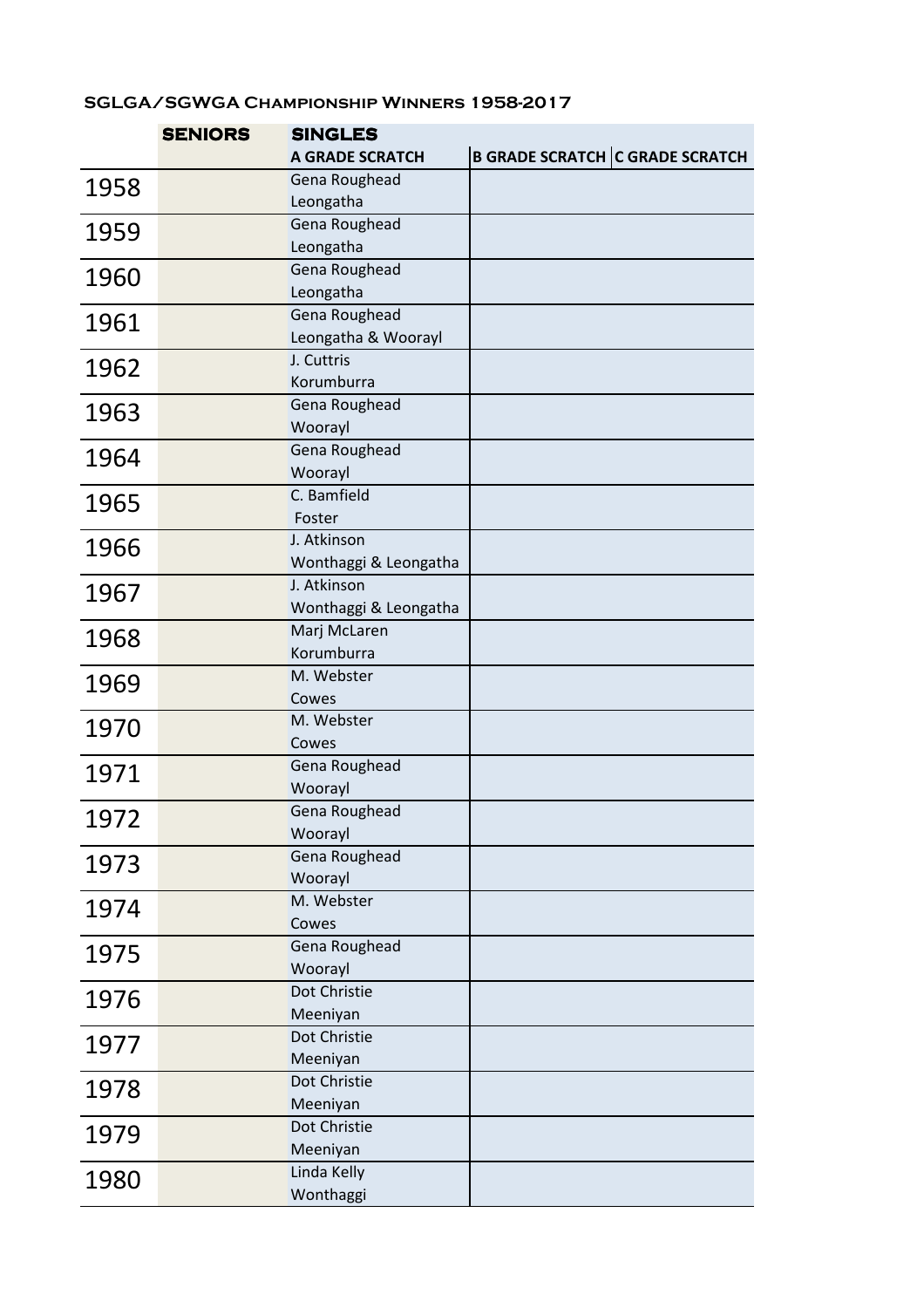## SGLGA/SGWGA Championship Winners 1958-2017

|      | <b>SENIORS</b> | <b>SINGLES</b>                   |  |                                        |
|------|----------------|----------------------------------|--|----------------------------------------|
|      |                | <b>A GRADE SCRATCH</b>           |  | <b>B GRADE SCRATCH C GRADE SCRATCH</b> |
| 1981 |                | Dot Christie                     |  |                                        |
|      |                | Meeniyan                         |  |                                        |
| 1982 |                | <b>Ivy Sheppard</b>              |  |                                        |
|      |                | Wonthaggi                        |  |                                        |
| 1983 |                | <b>Dulcie Hender</b>             |  |                                        |
|      |                | Wonthaggi                        |  |                                        |
| 1984 |                | Dot Christie                     |  |                                        |
|      |                | Meeniyan<br>Dot Christie         |  |                                        |
| 1985 |                | Meeniyan                         |  |                                        |
|      |                | Dot Christie                     |  |                                        |
| 1986 |                | Meeniyan                         |  |                                        |
| 1987 |                | <b>Dulcie Hender</b>             |  |                                        |
|      |                | Wonthaggi                        |  |                                        |
| 1988 |                | Marg Berry                       |  |                                        |
|      |                | Wonthaggi                        |  |                                        |
| 1989 |                | Dot Christie                     |  |                                        |
|      |                | Meeniyan                         |  |                                        |
| 1990 |                | Dot Christie                     |  |                                        |
|      |                | Meeniyan                         |  |                                        |
| 1991 |                | <b>Helene Elmore</b>             |  |                                        |
|      |                | Foster                           |  |                                        |
| 1992 |                | Dot Christie                     |  |                                        |
|      |                | Meeniyan<br>Dot Christie         |  |                                        |
| 1993 |                | Meeniyan                         |  |                                        |
|      |                | Dot Christie                     |  |                                        |
| 1994 |                | Meeniyan                         |  |                                        |
| 1995 |                | <b>Ria Stewart</b>               |  |                                        |
|      |                | Wonthaggi                        |  |                                        |
| 1996 |                | <b>Ria Stewart</b>               |  |                                        |
|      |                | Wonthaggi                        |  |                                        |
| 1997 |                | <b>Gale Tyers</b>                |  |                                        |
|      |                | Korumburra                       |  |                                        |
| 1998 |                | Marg Berry                       |  |                                        |
|      |                | Wonthaggi<br><b>Alison Adams</b> |  |                                        |
| 1999 |                | Wonthaggi                        |  |                                        |
|      |                | Dot Christie                     |  |                                        |
| 2000 |                | Meeniyan                         |  |                                        |
|      |                | <b>Alison Adams</b>              |  |                                        |
| 2001 |                | Wonthaggi                        |  |                                        |
| 2002 |                | Ria Stewart                      |  |                                        |
|      |                | Wonthaggi                        |  |                                        |
| 2003 |                | Dot Christie                     |  |                                        |
|      |                | Meeniyan                         |  |                                        |